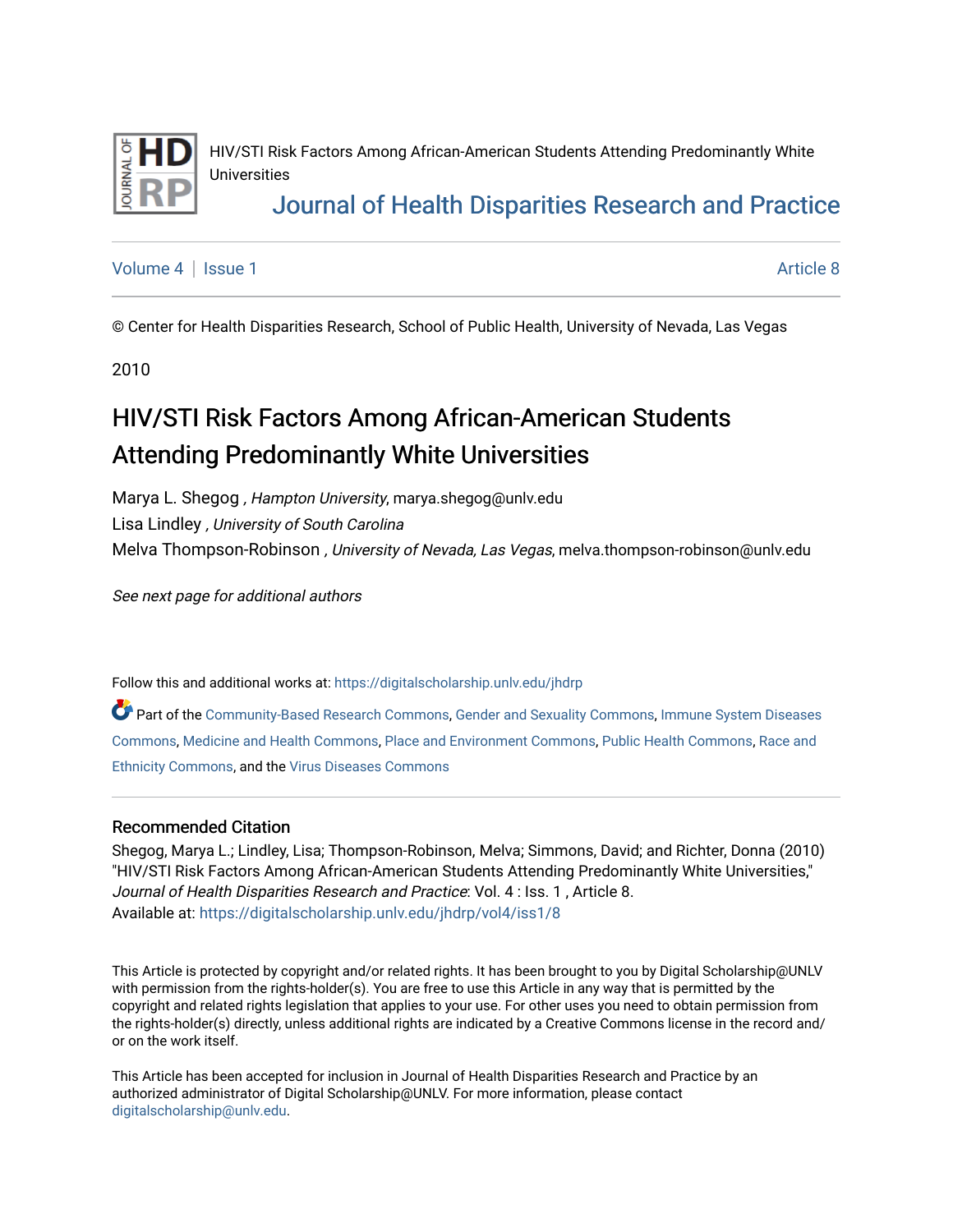## HIV/STI Risk Factors Among African-American Students Attending Predominantly White Universities

#### Abstract

Introduction: The majority of African American college students in the U.S. attend predominantly white institutions (PWIs). However, there is minimal research examining this population's HIV/STI risk behaviors. The purpose of this investigation was to assess HIV/STI behavioral risk factors among African American college students (aged  $18 - 24$ years) attending PWIs. (n = 2,568)

Methods: Backwards step-wise logistic regression analyses were conducted to determine factors associated with a positive HIV/STI diagnosis (past year) among sexually active African American college students who participated in the Spring, 2006 National College Health Assessment.

Findings: Nine factors were significantly associated with an HIV/STI diagnosis among African American college students attending PWIs. Different risk factors were associated with having a HIV/STI diagnosis among African American male and female college students. These results may be useful to HIV/STIs prevention programs targeting African American college students attending PWIs.

#### Keywords

African American college students; HIV infections; HIV infections – Risk factors; HIV risk factors; Sexually transmitted diseases – Risk factors; Sexually transmitted infections

#### Authors

Marya L. Shegog, Lisa Lindley, Melva Thompson-Robinson, David Simmons, and Donna Richter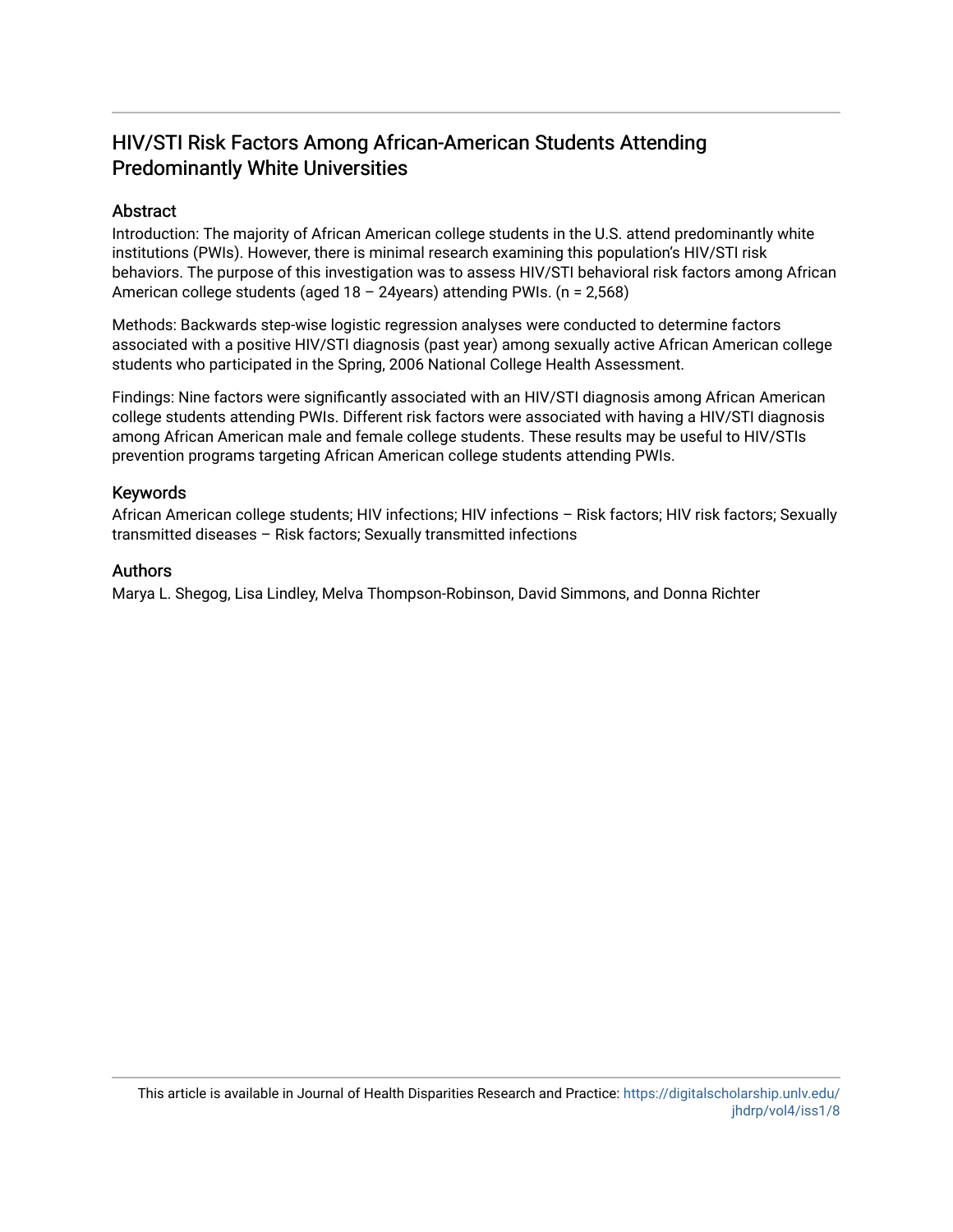

#### **Journal of Health Disparities Research and Practice Volume 4, Number 1, Summer 2010 , pp. 86 –98**

©2010 Center for Health Disparities Research School of Community Health Sciences University of Nevada, Las Vegas

# **HIV/STI Risk Factors Among African-American Students Attending Predominantly White Universities**

Marya L. Shegog, Hampton University School of Pharmacy Lisa Lindley, University of South Carolina, Arnold School of Public Health Melva Thompson-Robinson, University of Nevada, Las Vegas David Simmons, University of South Carolina, Arnold School of Public Health Donna Richter, University of South Carolina, Arnold School of Public Health

# **ABSTRACT**

Introduction: The majority of African American college students in the U.S. attend predominantly white institutions (PWIs). However, there is minimal research examining this population's HIV/STI risk behaviors. The purpose of this investigation was to assess HIV/STI behavioral risk factors among African American college students (aged 18 – 24 years) attending PWIs.  $(n = 2.568)$ 

Methods: Backwards step-wise logistic regression analyses were conducted to determine factors associated with a positive HIV/STI diagnosis (past year) among sexually active African American college students who participated in the Spring, 2006 National College Health Assessment. Findings: Nine factors were significantly associated with an HIV/STI diagnosis among African American college students attending PWIs. Different risk factors were associated with having a HIV/STI diagnosis among African American male and female college students. These results may be useful to HIV/STIs prevention programs targeting African American college students attending PWIs.

**Key Words:** HIV, Sexually Transmitted Infections, College Students, African American, HIV Risk Factors

# **INTRODUCTION**

African American college students face HIV/STI risk from within the communities in which they reside, as well as on college campuses. While enrolled at predominantly white institutions (PWIs), African American college students are faced with many of the same challenges as their Caucasian counterparts such as drug and alcohol use, poor body image, intimate partner violence and the lack of desire to use a condom. African American college students' experiences and behaviors while attending PWIs are further shaped by perceptions of racism, alienation and poor social networks. HIV/STI prevention programs therefore targeting the general college student population may not adequately address the specific needs of the African American college student population attending predominantly white institutions (Kim, 2002; Outcalt & Skewes-Cox, 2002).

86 In 2004, 14.8 million students were enrolled in undergraduate institutions in the United States, with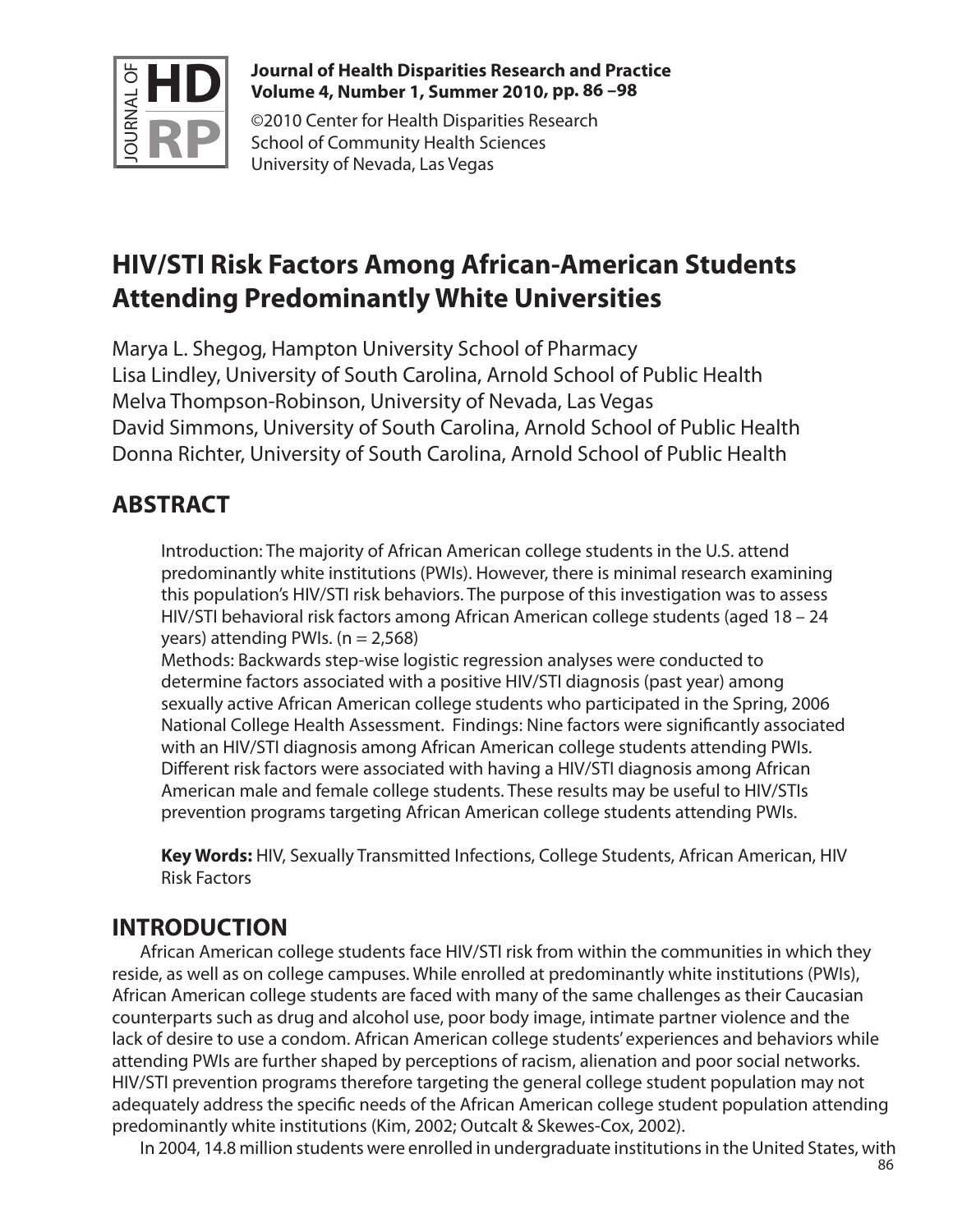11.5 million between the ages of 18 and 25 years (National Center for Education Statistics, 2006). The American Council on Education reports that there was nearly a 51% increase in minority enrollment between 1993 and 2003 and approximately two-thirds of these students were younger than 30 years of age (Cook & Cordova, 2006). In the U.S., African American college students comprised 12.5% of all college enrollment nationwide, with 83% of the African American students attending (PWIs) and comprising 5% of the students attending PWIs in the U.S. (Knapp, Kelly-Reid, & Whitmore, 2006; National Center for Education Statistics, 2006; Provasnik & Shafer, 2004).

Although the majority of African American college students are enrolled in PWIs, most of the research exploring African American college students' behaviors and risk for HIV/AIDS and sexually transmitted infections (STI) has been conducted with students attending Historically Black Colleges and Universities (HBCUs) (Bazargan, Kelly, Stein, Husaini, & Bazargan, 2000; Berkel, N.Furlong, Hickman, & Blue, 2005; Burns & Dillon, 2005; Chng, Carlon, & Toynes, 2006; Meilman, Presley, & Cashin, 1995; Sandelowski, 2006). However, research conducted at HBCUs may not accurately capture the challenges, risks, and behaviors of all African American college students across the country. Investigating the risk behaviors of African American college students enrolled at PWIs can provide insight useful for the development and/or tailoring of HIV/STI prevention interventions targeting this population.

#### **Sexually Transmitted Infections Among African American College Students**

Sexually transmitted infections (STI) simultaneously serve as an indicator of sexual risk and a biologically compromised immune system that may increase the likelihood of HIV transmission (Duncan, Miller, Borskey, Fomby, Dawson, & Davis, D. 2002). Within the United States, chlamydia and gonorrhea respectively, are the most commonly reported STIs (CDC, 2005c). African Americans and young adults have the highest incidence of chlamydia and gonorrhea (CDC, 2006b). Additionally, the human papillomavirus (HPV/genital warts) and genital herpes, which are not reportable infections to the Centers of Disease Control and Prevention (CDC), are estimated to infect more than 65 million Americans each year (CDC, 2005a, 2005b).

Overall, STI occur at higher rates among young adults between the ages of 15 and 24 years (CDC, 2005c). Half of the nineteen (19) million STI occurring annually in the United States occur among young adults aged 15 – 24 years, inclusive of the traditional college aged students (Patrick, Maggs, & Abar, 2007). The number of women diagnosed with STI has steadily increased for the last 10 years, in part due to increased screening efforts, a national policy of care and treatment, and improved screening sensitivities (CDC, 2005c).

Chlamydia infections are the most prevalent of all bacterial STI in the United States (CDC, 2005c). In 2005, the rate of infection was 319.6 per 100,000, which was an increase of 5.9% from 2004 (CDC, 2005c). At the same time, the rate of chlamydia infections among African American women was 1,722.3 per 100,000; seven times higher than the rate among Caucasian females of 226.6 per 100,000 (CDC, 2005c). The rate of chlamydia infection among African American men was 11 times higher than that among Caucasian males (CDC, 2005c). Young women and men between the ages of 15 and 24 years had the highest reported chlamydia rates in 2005.

A 19.1% decrease in Gonorrhea infections occurred among African Americans between 2000 to 2004, from 778.1 to 629.6 cases per 100,000 (CDC, 2005c). Similar to that of chlamydia, the infection rates were highest among young adults, with the highest rate of infection occurring among African American women between the ages of 20 and 24 years (2,790.5 per 100,000) (CDC, 2005c). Among African American males, the rate of infection decreased by 22% between 2000 and 2004, from 862.0 to 670.3 per 100,000, respectively (CDC, 2005c).

The Human Papillomavirus (HPV) is considered a STI because the major route of infection is through genital contact; however, it is not a reportable infection and is not under CDC surveillance like syphilis, gonorrhea and chlamydia. The CDC estimates approximately 20 million people are currently infected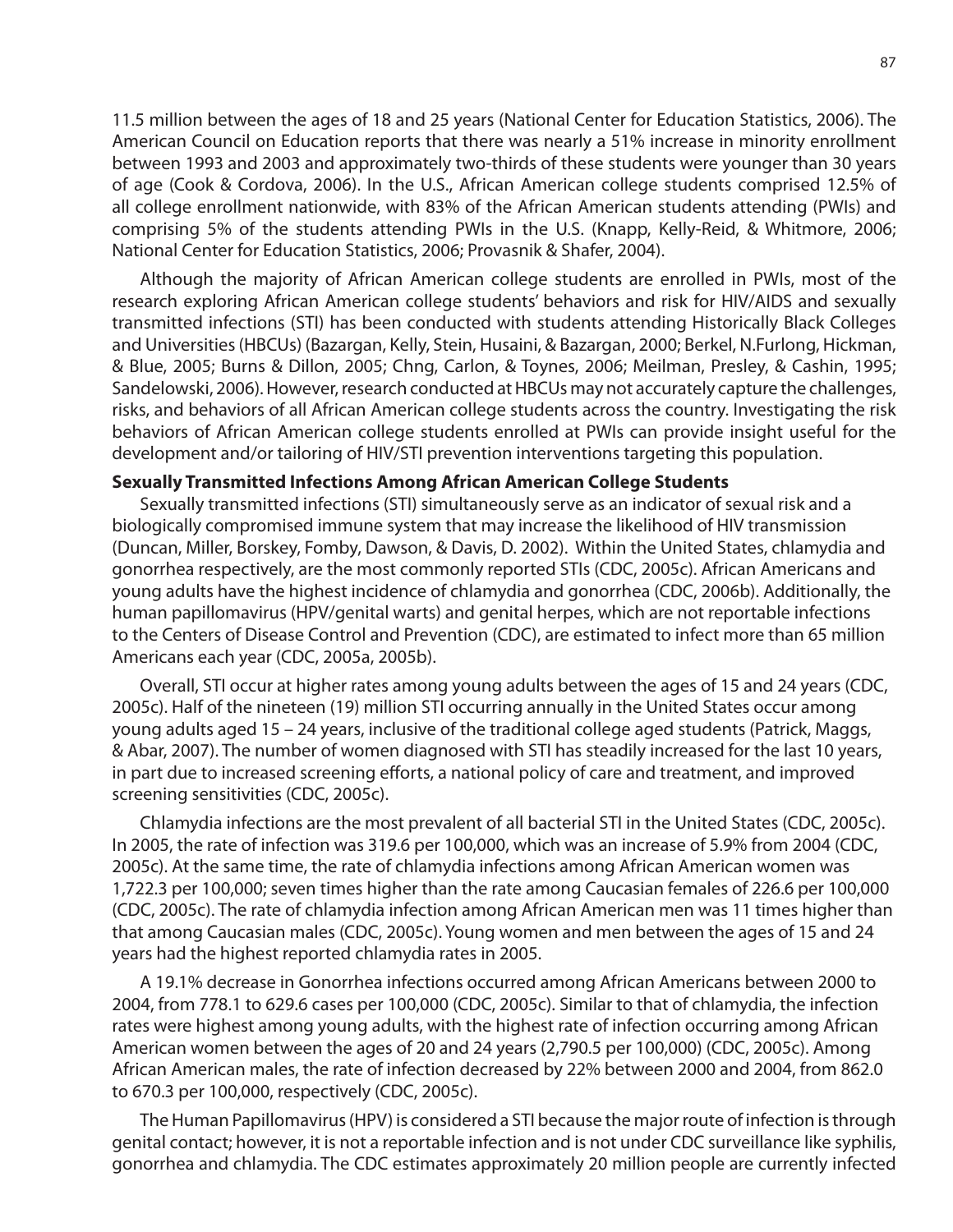with HPV, with approximately 6.2 million Americans acquiring new HPV infections each year (CDC, 2005b). The CDC further estimates that 50% of sexually active men and women will acquire HPV at some point in their lives (CDC, 2005b).

Genital Herpes is another STI not under surveillance by the CDC. Nearly 45 million people in the U.S., or one out of five adolescents and adults, are estimated to have Herpes Simplex Virus or HSV (CDC, 2005a). The majority of sexually transmitted cases are caused by HSV-2, also known as Genital Herpes (CDC, 2005a). The majority of people with HSV-2 are unaware of their infection and that they can spread the virus through unprotected sexual contact. Due to the lack of surveillance of HSV, there is not an accurate estimate of the impact upon young adults. However, minority young adults remain at higher risk for STI and arguably have a higher risk for HSV (CDC, 2005a).

#### **Condom Use among African American College Students**

Barrier methods such as condoms have been identified as the most effective way to prevent the spread of HIV/STI (CDC, 2006a). Consequently, a great deal of research into condom use, condom availability, sexual risk knowledge and self efficacy for using condoms among college students has been conducted (Afifi, 1999; Beckman & Harvey, 1996; Ferguson, Quinn, Eng, & Sandelowski, 2006; Maxwell, Bastani, & Warda, 1999; Roberts & Kennedy, 2006; Seigel, Klein, & Roghmann, 1999; Shrier, Goodman, & Emans, 1999; Smith, 2003; Thompson, Anderson, Freedman, & Swan, 1996). Conflicting findings concerning African American college students' condom use exist. African American college students perceive themselves to be at greater risk of contracting HIV than other students, due to the high prevalence of HIV/AIDS in the African American community and increasing incidence among college students (Taylor, Dilorio, Stephens, & Soet, 1997). Likewise, African American college students maintain a distorted perception of their own HIV risk, in that they estimate their risk to be higher than it may actually be. This distorted perception has resulted in an increase in students' self efficacy to communicate and employ condoms as a way of preventing HIV, however their lack of desire to utilize condoms, for fear of losing pleasure and intimacy, has remained (Bazargan et al., 2000; Beckman & Harvey, 1996; Ferguson et al., 2006; Roberts & Kennedy, 2006; Taylor et al., 1997).

#### **Alcohol and Drug Use among African American Student**s

The use of alcohol and drugs has been shown to lower inhibitions, increase sexual desires and impede manual dexterity, factors which have been associated with HIV/STI risk. Under the influence of drugs or alcohol, both casual and chronic substance users are more likely to engage in high-risk HIV/ STI behaviors (Perkins, Haines, & Rice, 2005). Research has consistently demonstrated that substance use reduces the likelihood of students utilizing condoms during a sex act (Chernoff & Davison, 2005; Maxwell et al., 1999; Roberts & Kennedy, 2006).

High rates of alcohol and drug use have been reported among college students in the United States (SAMHSA, 2003). Numerous longitudinal studies have reported that a majority of college students consume alcohol (Johnston, Malley, & Bachman, 2002). The College Alcohol Survey (CAS), conducted in more than 140 institutions of higher learning across the U.S. between 1993 and 2001, found that approximately 44% of students surveyed had engaged in heavy episodic drinking (5+ drinks for men and 4+ drinks for women during a single drinking occasion) during the two weeks before the survey (Wechler, Dowdall, Davenport, & Rimm, 1995).

Across the U.S., college students have increased their alcohol consumption by 10% (O'Malley & Johnston, 2002). However, African American students attending PWIs consume alcohol, binge drink and suffer negative repercussions of drinking less often than their Caucasian counterparts, but drink more alcohol than their counterparts attending HBCUs (Meilman et al., 1995). It has been found that within the African American community and at HBCUs there are negative social connotations associated with copious alcohol consumption and these perceptions serve to limit binge drinking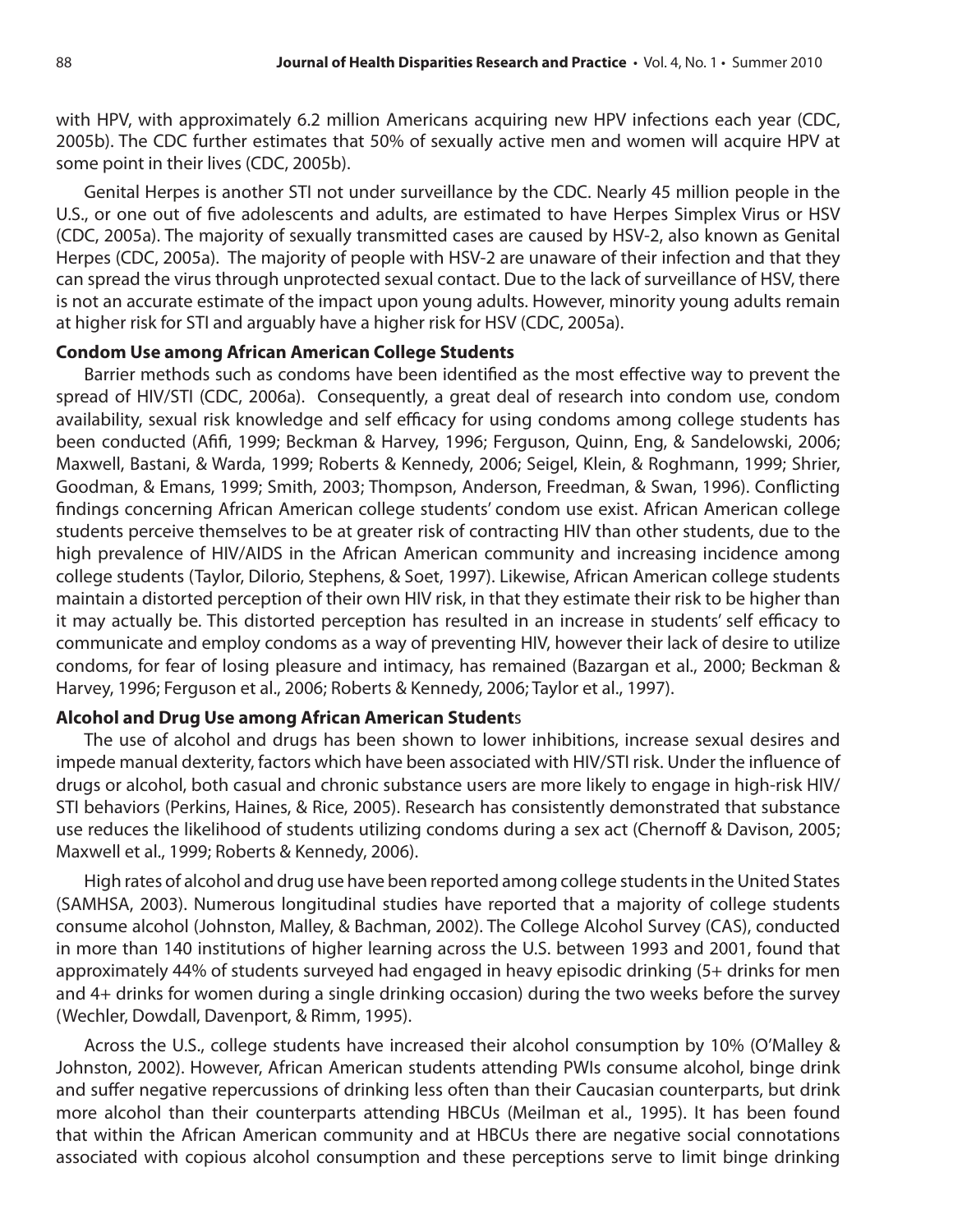among African American college students (Wechler et al., 1995).

Marijuana use has been reported to affect sexual behavior, by enhancing sexual pleasure and increasing sexual desire (Weller & Halikas, 1984). In addition, marijuana has been associated with an increased frequency of sexual activity and an increased number of sex partners (Weller & Halikas, 1984). Nearly one third of college student in a study by Weller and colleagues (1997) reported using alcohol to prepare for sexual intercourse, but utilized marijuana to heighten the sexual experience.

The Harvard School of Public Health has researched alcohol and illicit drug use among college students over the past decade, and has found that marijuana use has continued to increase on college campuses in the United States, from a rate of 41.3 in 1993 and a rate of 47.2 per 100,000 college students in 2001 (Bell, Wechsler, & Johnston, 1997). African American college students' past 30 day use of marijuana was reported to have increased from 5% in 1993 to 12% in 1997, and then declined to 10% in 2001 (Mohler-Kuo, Lee, & Wechsler, 2003). African American college students' marijuana prevalence lags (10.3) behind that of Caucasian students (18.5) (Bell et al., 1997). Particularly alarming is that one in five college students who reported using marijuana also identified as a binge drinker (Bell et al., 1997, Weller & Halikas, 1984). In this way, binge drinking may further contribute to the utilization of illicit drugs and increased HIV risk among African American college students (Bell et al., 1997; Mohler-Kuo et al., 2003).

#### **Body Image among African American College Students**

Poor body image and obesity, especially among women can lead to low self-esteem and result in high risk behaviors in order to garner attention from the opposite sex (Wiederman & Hurst, 1998). Among African American women, body dissatisfaction or poor body image has been found to be related to low self-esteem, anxiety and vulnerability to depression (Falconer & Neville, 2000). Studies indicate that African American female college students have a more positive body image and desire a larger body size than Caucasian college women (Aruguete, Nickleberry, & Yates, 2004). Both African American men and women find overweight female figures desirable and attractive (Singh, 1993). However, African Americans are exposed to the same media and cultural ideas about beauty as Caucasian Americans. Therefore, the association of acculturation can play a key role in developing poor body image and negative health behaviors (Aruguete et al., 2004; Edwards-Hewitt & Gray, 1993; Falconer & Neville, 2000).

#### **Sexual Violence**

The CDC has identified sexual abuse as one of the key risk factors for HIV among women (CDC, 2007). Sexual victimization is a serious issue for college students in the United States. African American women have been found to be at a slightly greater risk for certain types of sexual abuse, including being called derogatory names, threats to leave a relationship if the woman does not agree to have sex, or forced sex without protection (Belknap, 1989; Levy, 1993). Furthermore, women who had been abused had low self esteem, were insecure, and lacked the skills to leave such a relationship (Berkel et al., 2005).

African American college students are at risk for HIV/STI. The literature renders a partial picture of the risk behaviors associated with African American college students enrolled in PWIs. As the incidence of HIV/STI increases among African Americans and persons aged 15 – 25 years, it is necessary to better characterize and address HIV/STI risk behaviors specific to African American college students enrolled in PWIs.

The purpose of this investigation was to assess HIV/STI risk behaviors among African American college students attending PWIs using data from the Spring 2006, American College Health Association National College Health Assessment (ACHA-NCHA) and to determine which behaviors were significantly associated with a positive HIV/STI diagnosis (during the last school year) among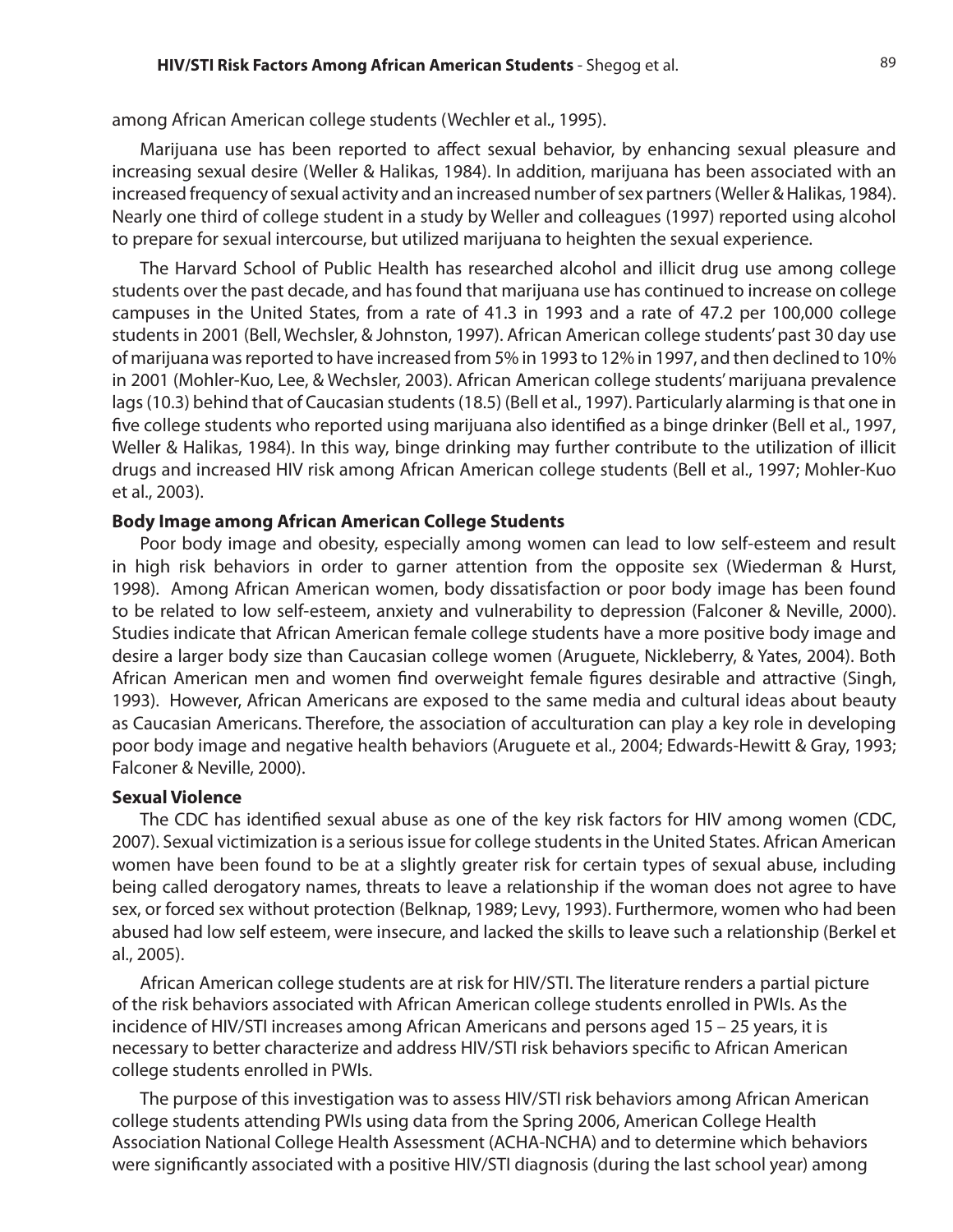males, females and all African American college students.

# **METHODS**

This study explored HIV/STI risk among sexually active African American college students' (aged 18 - 24 years) (n= 2,568) who participated in the Spring 2006 ACHA-NCHA. Sexually active participants were classified as having one or more sex partners within the last school year. This was a secondary analysis of the ACHA - NCHA Spring 2006 data which included questions regarding sexual abuse, alcohol and drug use, sexual behaviors, condom use and the occurrence of sexually transmitted infections within the past year. Twenty-six items from the ACHA-NCHA were entered in to the logistic regression model to determine which were significantly associated with having a STI (in the past school year) among all African American college students, males and females, respectively (See Table 1). Variables with multiple responses and continuous variables were transformed into dichotomous response based on risk. Backwards, stepwise logistic regression analyses were conducted utilizing SAS version 9.1.3. Results were considered statistically significant if the p-value was less than .05.

# **RESULTS**

A total of 123 American post-secondary institutions self-selected to participate in the Spring 2006, ACHA- NCHA (American College Health Association, 2007). In total, there were 94,806 participants in the Spring, 2006 ACHA - NCHA survey, of which 63.4% were female and 36.6% were male (American College Health Association, 2007). The age of participants ranged from 18 – 87 years, with 90.9% reporting they were aged 29 years or less (American College Health Association, 2007).

This study limited the participant pool to those who identified as Black/African American, aged 18 – 24 years, and who reported having at least one sex partner within the last school year (See Table 1). In total, 2.7% (N = 2,568) of Spring 2006 ACHA-NCHA participants. Over half (69.0%) of the sexually active African American student population (aged 18 – 24 years) were females and 32.1% were males. Nearly ninety-three percent (92.5%) identified as heterosexual, with the remaining 7.5% identifying as homosexual, bisexual, transgender or undecided. Ninety-four percent (94%) were undergraduate students.

Fifty-seven percent of participants identified as single, while 40.9% were engaged or in a committed dating relationship. Sexually active African American female students had a mean of 2.0 (SD=2.3) sex partners within the last school year, while sexually active African American male students had a mean of 3.8 (SD=6.1) sex partners within the last school year (See Table 2). Seventeen and a half percent (17.5%) reported having more than 3 sex partners within the last school year (See Table 2).

Overall, nine percent of African American college students reported having an STI, including chlamydia, genital herpes, gonorrhea, HIV and/or HPV/genital warts, during the past school year. As shown in Table 2, sexually active African American female college students were significantly (p < .001) more likely than male students to have chlamydia, HPV and one or more STI during the past school year. However, African American male students were significantly more likely than females to have had HIV in the past school year.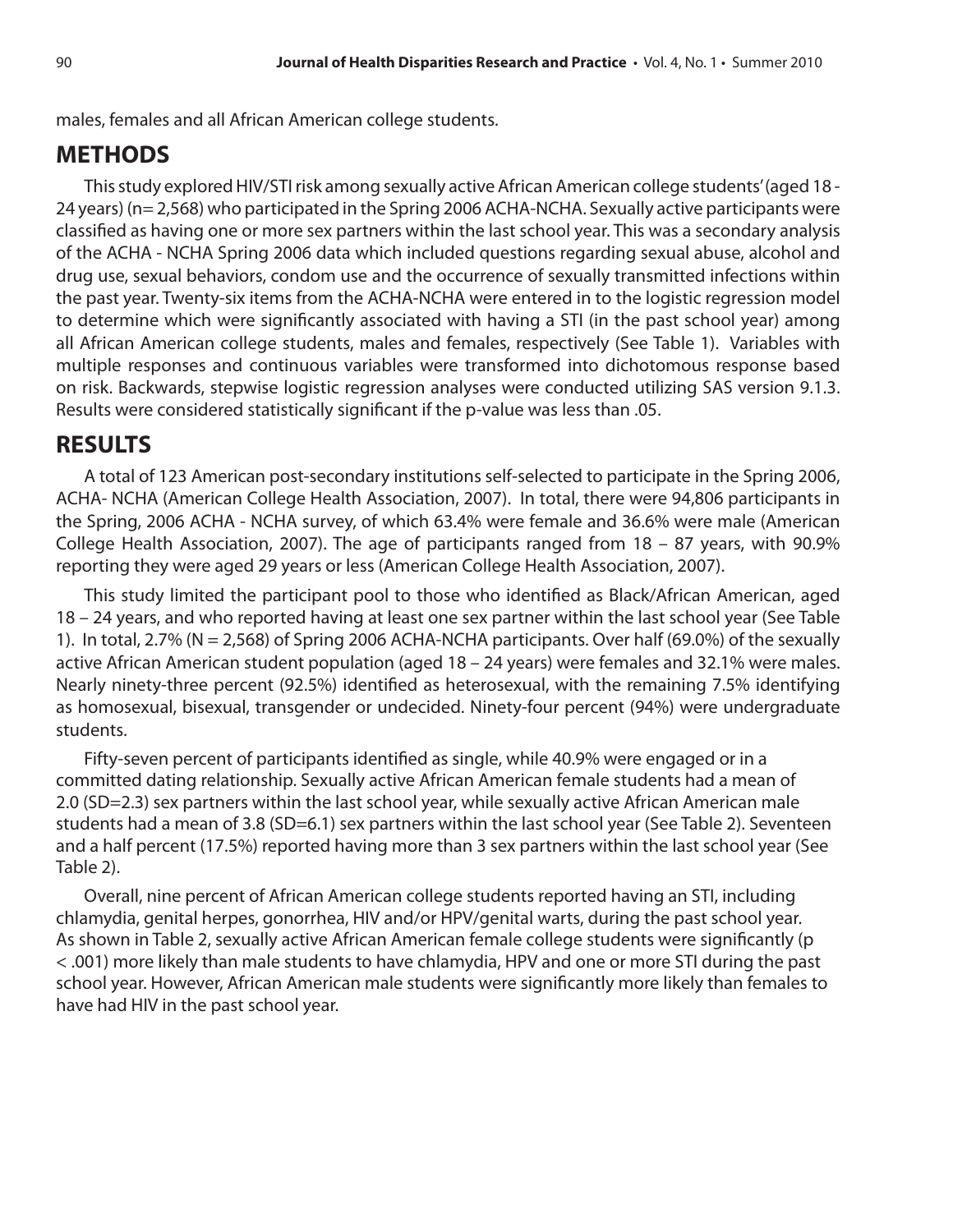| <b>Characteristic</b>                  |                           |             | $\frac{0}{0}$ |
|----------------------------------------|---------------------------|-------------|---------------|
| Sex                                    |                           |             | $n = 2,568$   |
|                                        | Female                    | 1,745       | 69.0%         |
|                                        | Male                      | 823         | 32.1%         |
| Year in School                         |                           |             | $N = 2,474$   |
|                                        | 1st Year UG               | 749         | 30.3%         |
|                                        | 2 <sup>nd</sup> Year UG   | 543         | 22.0%         |
|                                        | 3rd Year UG               | 530         | 21.4%         |
|                                        | 4 <sup>th</sup> Year UG   | 395         | 16.0%         |
|                                        | 5 <sup>th</sup> Year UG   | 126         | 5.1%          |
|                                        | Graduate                  | 118         | 4.8%          |
|                                        | Adult Special / Other     | 13          | 1.2%          |
| <b>Student Status</b>                  | <b>Full Time Students</b> | 2,460       | 97.3%         |
|                                        | International student     | 111         | 4.4%          |
| Member in a fraternity or sorority     |                           | 174         | 6.8%          |
| <b>Current Relationship Status</b>     |                           |             | $n = 2,558$   |
|                                        | Single                    | 1,446       | 56.5%         |
|                                        | Married/domestic partner  | 47          | 1.8%          |
|                                        | Engaged/committed dating  | 1,046       | 40.9%         |
|                                        | Separated                 | 10          | 40.0%         |
|                                        | Divorced                  | 6           | 0.2%          |
|                                        | Widowed                   | 3           | 0.1%          |
| Sexual orientation and gender identity |                           | $n = 2,537$ |               |
|                                        | Heterosexual              | 2,347       | 92.5%         |
|                                        | Homosexual                | 64          | 2.5%          |
|                                        | <b>Bisexual</b>           | 85          | 3.4%          |
|                                        | Transgender               | 5           | 0.2%          |
|                                        | Unsure                    | 36          | 1.4%          |
| <b>Cumulative GPA</b>                  |                           |             | $n = 2,467$   |
|                                        | A                         | 356         | 14.1%         |
|                                        | B                         | 1,306       | 51.8%         |
|                                        | $\mathsf{C}$              | 746         | 29.6%         |
|                                        | D/F                       | 59          | 2.3%          |

**Table 1. Spring 2006 ACHA- NCHA Sexually Active African American College Student Selected Demographic Characteristics**

*Note UG = undergraduate*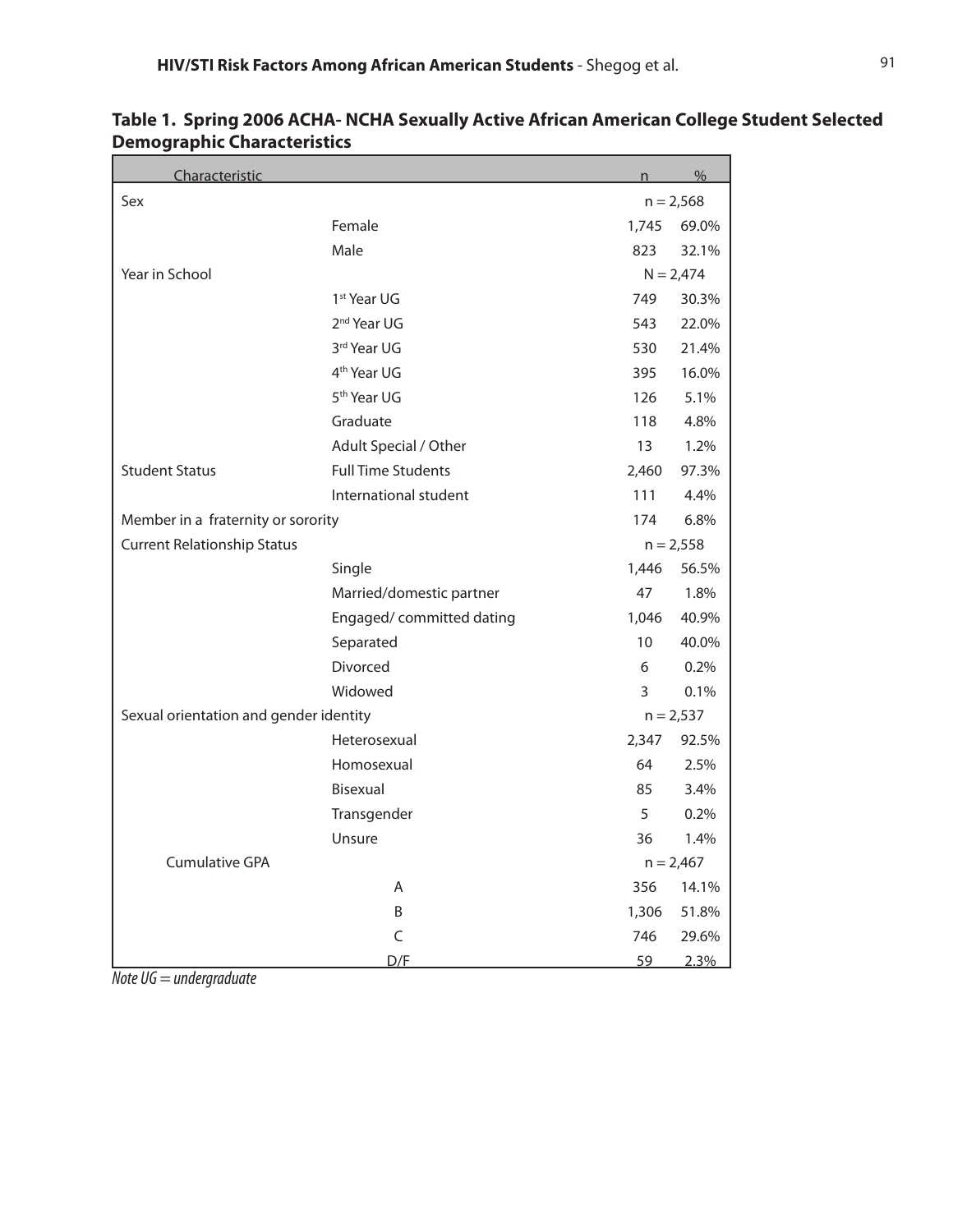#### **Table 2. Number of Sex Partners and STI among African American college Student aged 18 – 24 years Spring 2006 ACHA - NCHA**

|                                                                                     | <b>Total</b> |               | <b>Female</b>  |       | <b>Male</b> |         |
|-------------------------------------------------------------------------------------|--------------|---------------|----------------|-------|-------------|---------|
|                                                                                     | n            | $\frac{0}{0}$ | n              | $\%$  | n           | $\%$    |
| Sexually Active (had one or more sex                                                |              |               |                |       |             |         |
| partners within the last school year)<br>Had one sex partner within the last school | 2,568        | 69.0%         | 1,745          | 68.0% | 823         | 70.6%   |
| year<br>Had more than three sex partners within                                     | 1,268        | 49.4%         | 942            | 54.0% | 326         | 39.6%   |
| the last school year                                                                | 448          | 17.4%         | 206            | 11.8% | 242         | 29.4    |
| Had 1+ STI during the last school year*                                             | 232          | $9.2\%$       | 191            | 11.1% | 41          | 5.1%    |
| Chlamydia*                                                                          | 117          | 4.7%          | 94             | 5.5%  | 23          | 2.9%    |
| <b>Genital Herpes</b>                                                               | 30           | 1.2%          | 22             | 1.3%  | 8           | $1\%$   |
| Gonorrhea                                                                           | 31           | 1.2%          | 20             | 1.2%  | 11          | 1.4%    |
| $HIV^*$                                                                             | 11           | 0.5%          | $\overline{2}$ | 0.1%  | 9           | $0.4\%$ |
| HPV - HPV / Genital Warts*                                                          | 93           | 3.7%          | 81             | 4.7%  | 12          | 1.5%    |

\*Indicates statistically significant  $p \leq .05$ 

1+ STI = Having genital herpes, genital warts/HPV, chlamydia, gonorrhea and/or HIV during the past school year.

Results from the logistic regression analysis found that nine variables were significantly associated with having an STI during the past school year among sexually active African American college students (See Table 3). African American students who reported being in a sexually abusive relationship within the past school year and had a D/F cumulative grade point average were more than twice as likely to have an STI than sexually active African American students who did not report a sexually abusive relationship or had an A/B/C grade point average. Sexually active African American college students who had three or more sex partners within the past school year were 10% more likely to have an STI than students who had fewer sex partners. Students who binge drank alcohol within the last two weeks were 50% more likely to have an STI than students who did not binge drink within the last two weeks. Sexually active African American college students who used a condom the last time they had sex, did not use marijuana during the last thirty days and did not have unprotected sex as a consequence of alcohol consumption were 50%, 40% and 50%, respectively, less likely to have an STI than students who did not use a condom the last time they had sex, used marijuana during the last thirty days, and had unprotected sex as a consequence of alcohol consumption. Sexually active African American male college students were 70% less likely to have had an STI during the past school year than female students. Lastly, sexually active African American college students who had never been tested for HIV were nearly four times more likely to have an STI than students who had been tested.

Among sexually active African American female college students, four variables were significantly associated with having an STI during the past school year. Female students who had been in a sexually abusive relationship during the last school year and had who had never been tested for HIV were each 2.8 times more likely to have an STI during the last school year than female students who were not in a sexually abusive relationship or who had been tested for HIV. Moreover, African American female students who had three or more sex partners during the last school year were 20% more likely to have an STI than female students who had fewer sex partners. Lastly, sexually active African American female students who used a condom the last time they had sex were 60% less likely to have an STI than females who did not use a condom the last time they had sex.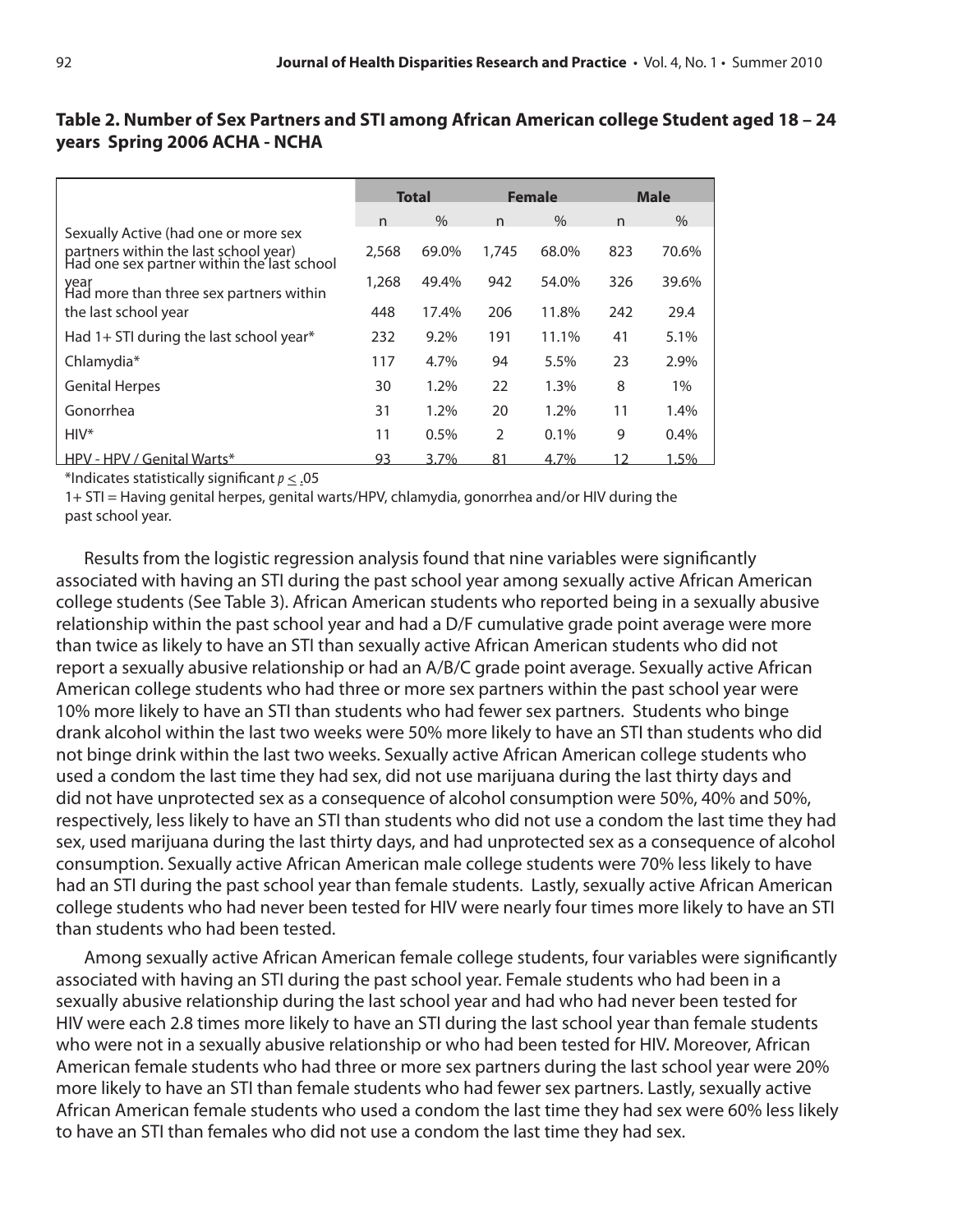**Table 3. Odds ratios (and 95% confidence intervals) from logistic regression analysis assessing the likelihood that sexually active African American college students had 1+ STI during the last school year by selected risk-related behaviors**

|                                                                    | Odds ratio |               |
|--------------------------------------------------------------------|------------|---------------|
| Behavior                                                           |            | 95% CI        |
| In a sexually abusive relationship (last school year)**            | 2.7        | $(1.3 - 5.2)$ |
| Used a condom (last time had sex)**                                | 0.5        | $(0.3 - 0.8)$ |
| Did not use marijuana (last 30 days)**                             | 0.6        | $(0.5 - 0.9)$ |
|                                                                    |            |               |
| Consumed 5 or more alcoholic drinks in a sitting (last two weeks)* | 1.5        | $(1.0 - 2.2)$ |
| Did not have unprotected sex as a consequence of alcohol           |            |               |
| consumption (within the last school year)**                        | 0.5        | $(0.4 - 0.8)$ |
| Had $3+$ sex partners (within the last school year)**              | 1.1        | $(1.0 - 1.1)$ |
| Never tested for HIV infection***                                  | 3.9        | $(2.3 - 4.5)$ |
| Gender (African American male college students)***                 | 0.3        | $(0.2 - 0.5)$ |
| Had a D/F cumulative grade point average*                          | 2.3        | $(1.1 - 4.9)$ |
| $*p < .05$ , $*p < .01$ , $**p < .0001$                            |            |               |

Notes: 1+ STI = Having genital herpes, genital warts/HPV, chlamydia,

gonorrhea and/or HIV in past school year

95% CI = 95% Confidence Intervals

#### **Table 4. Odds ratios (and 95% confidence intervals) from logistic regression analysis assessing the likelihood that sexually active African American female college students had 1+ STI during the last school year by selected risk-related behaviors**

| <b>Behavior</b>                                        | Odds ratio<br>95% $C$ |                |
|--------------------------------------------------------|-----------------------|----------------|
| In a sexually abusive relationship (last school year)* | 2.8                   | $(1.3 - 5.7)$  |
| Used a condom (last time had sex)**                    | 0.4                   | $(0.2 - 0.08)$ |
| Had 3+ sex partners (within the last school year)***   | 1.2                   | $(1.1 - 1.3)$  |
| Never tested for HIV infection***                      | 2 S                   |                |

\**p* < .05, \*\**p*<.01,\*\*\**p*<.001

*Notes: 1+ STI = Having genital herpes, genital warts/HPV, chlamydia, gonorrhea and/or HIV during the past school year.* 95% CI = 95% Confidence Interval

Among sexually active, African American male college students, three variables were significantly associated with having an STI during the past school year. Male students who had D/F cumulative GPA were 10 times more likely to have an STI during the last school year than male students who had an A/B/C cumulative grade point average. Male students who had never been tested for HIV were 5.8 times more likely to have an STI than male students who had been tested for HIV. Male students who did not have unprotected sex as a consequence of alcohol consumption were 70% less likely to have an STI than male students who did have unprotected sex as a result of alcohol consumption.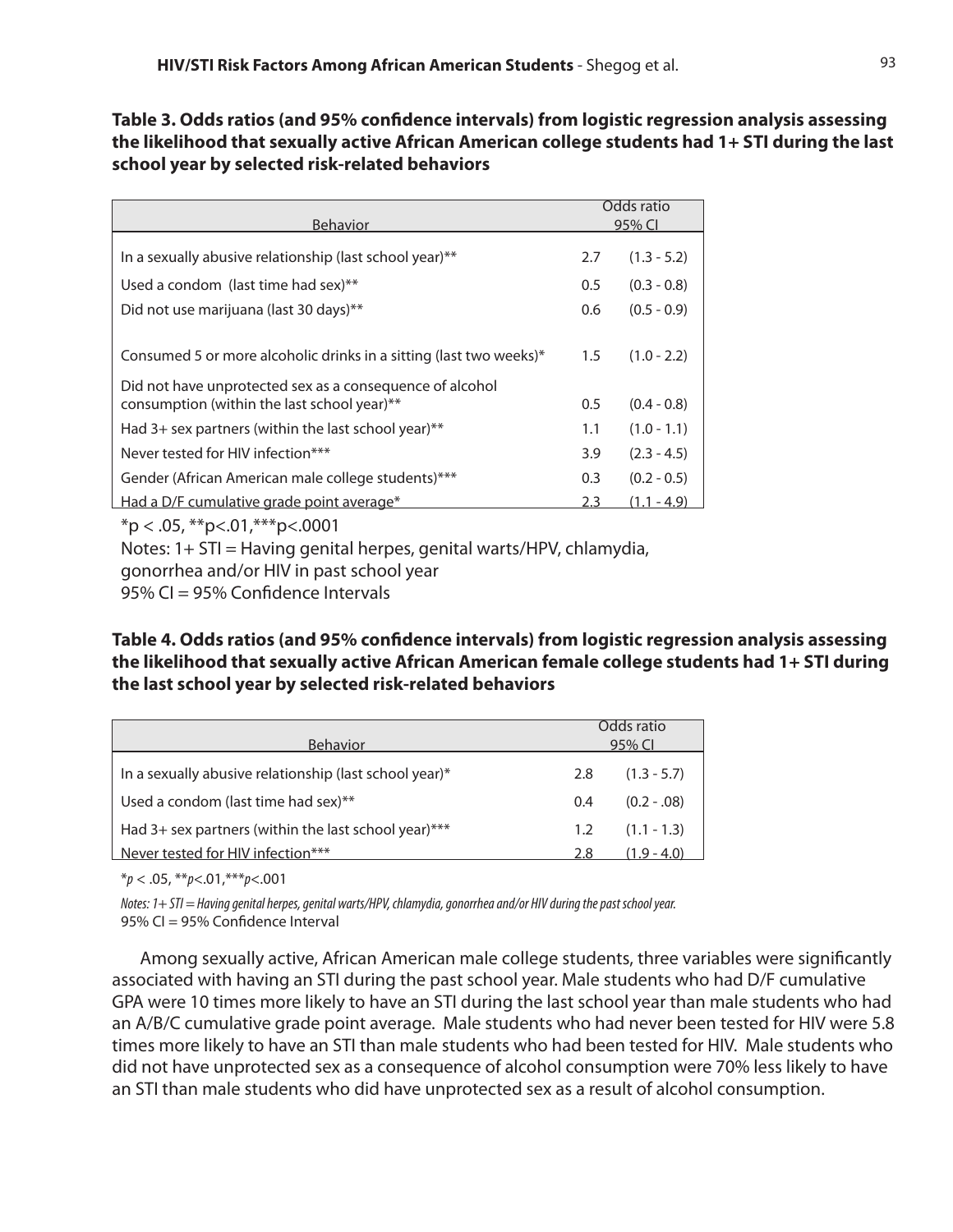**Table 5: Odds ratios (and 95% confidence intervals) from logistic regression analysis assessing the likelihood that sexually active African American male college students had 1+ STI during the last school year by selected risk-related behaviors**

| <b>Behavior</b>                                                                                         | Odds ratio<br>95% CI |                |
|---------------------------------------------------------------------------------------------------------|----------------------|----------------|
| Did not have unprotected sex as a consequence of alcohol<br>consumption (within the last school year)** | 0.3                  | $(0.1 - 0.5)$  |
| Never tested for HIV infection***                                                                       | 5.8                  | $(2.5 - 13.5)$ |
| Had a D/F cumulative grade point average**                                                              | 10.0                 | $(3.1 - 33.1)$ |

 $*p < .05$ ,  $*p < .01$ ,  $**p < .001$ 

Notes: 1+ STI = Having genital herpes, genital warts/HPV, chlamydia, gonorrhea and/or HIV during the past school year. 95% CI = 95% Confidence Interval

## **DISCUSSION**

This study supports the current body of research indicating that students who report condom use, do not participate in heavy episodic drinking or marijuana use, and do not have unprotected sex as a consequence of drinking alcohol are less likely to report having HIV or another STI during the past school year (Bazargan, Kelly, Stein, Husaini, & Bazargan, 2000; Berkel, N.Furlong, Hickman, & Blue, 2005; Burns & Dillon, 2005; Chng, Carlon, & Toynes, 2006; Sandelowski, 2006)Wechler, Dowdall, Davenport, & Rimm, 1995). However, achieving a low cumulative grade point average, in this study, was significantly associated with having an STI among all sexually active African American students and African American male students in the past school year.

This investigation found that being in a sexually abusive relationship within the last year was significantly associated with having an STI during the past school year for all sexually active African American college students and African American female students. This significant association supports the current body of evidence which indicates that African American women who experience higher levels of sexual violence are at a greater risk for HIV/STI contraction (Kalof, 2000; Pirog-Good & Stets, 1989).

Never having been tested for HIV was significantly associated with a positive STI diagnosis across all three prediction models (overall, female and male). The 50% increase in risk for those who fail to use a condom during their last oral, vaginal or anal sex encounter supports the need for targeted HIV/STI programs for African American college students who attend PWIs.

# **LIMITATIONS**

The models identified in this study serve as good baselines from which other investigations may explore HIV/STI risk among African American college students enrolled in PWIs. However, it is important to note that the findings reported here are based on self-reported data, which may be associated with recall bias and social desirability. Several factors, including items that required more long term memory recall of behavior and experiences such as: reported condom use during the past thirty days, experiences of forced sexual penetration within the last school year, and unintentionally becoming or causing a pregnancy within the last school year, were not significantly associated with having an STI during the past school year. It is difficult to discern if these items did not prove to be risk factors because of poor recall or how the question was presented in the assessment. Furthermore, because school years vary among institutions, the period of time referenced in many of the questions varies according to intuitional calendars and may have served to confound the findings. Finally, these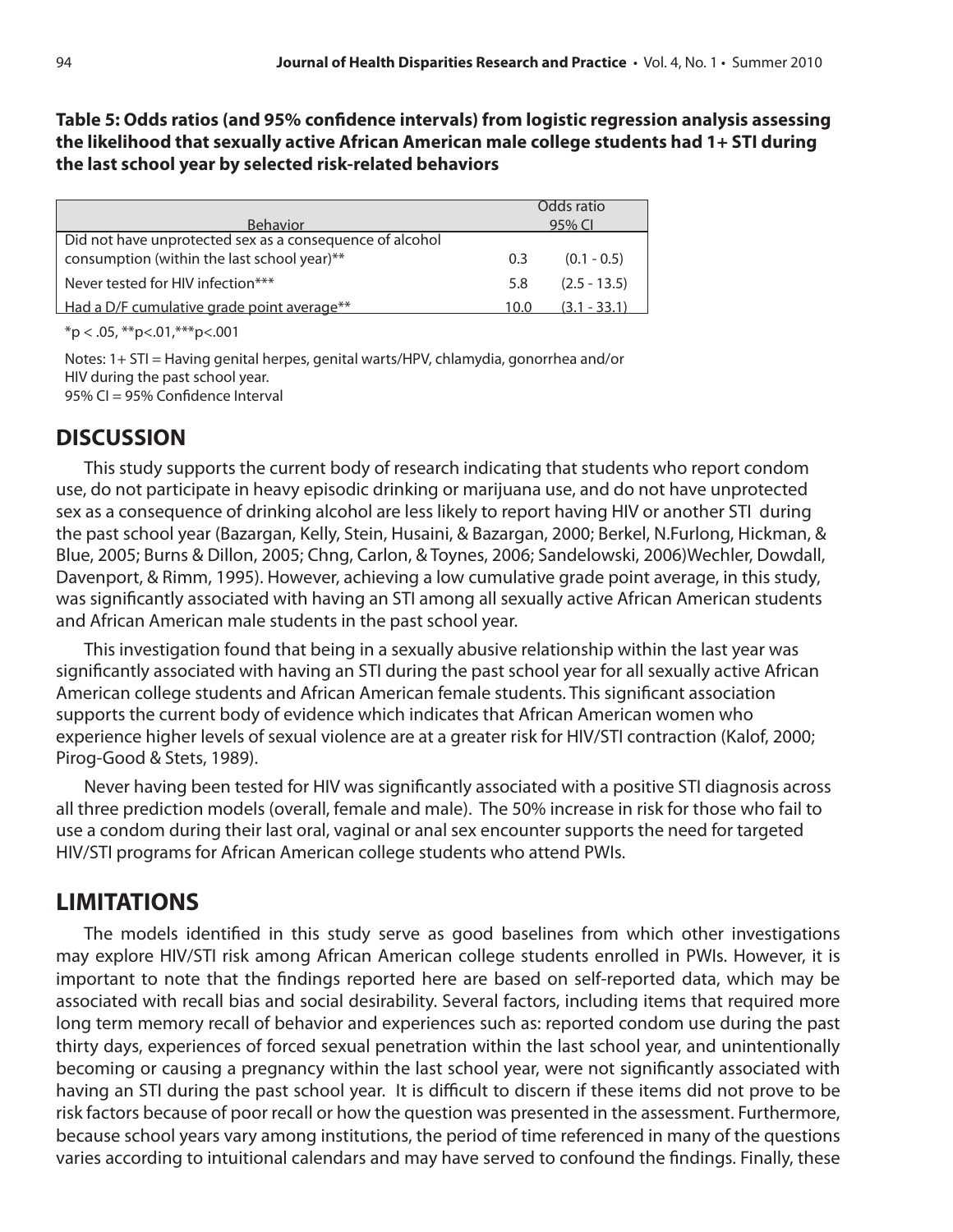data may not be generalizable to all populations of African American college students attending PWIs because of the institutional self-selection process of the ACHA - NCHA. In addition, the majority of African American students who participated in the Spring 2006 ACHA – NCHA were enrolled in schools in the southeastern region of the U.S. Thus, additional research with African American students attending PWIs in other regions of the country should be conducted. Moreover, with a cross-sectional survey, causality cannot be determined. More research, both quantitative and qualitative, is required to examine the associations between HIV/STI diagnoses and their risk factors. Such research will allow investigators to determine how best to address HIV/STI prevention for this population.

# **CONCLUSION**

The overall model, as well as gender-specific models, indicates that the picture of HIV/STI risk among African American colleges students enrolled in PWIs is complex. Factors such as sexual abuse, alcohol and marijuana use, binge drinking and its consequence, and failure to use condoms have been documented as HIV/STI risk factors for many American college students (Jung, 2003; Mohler-Kuo et al., 2003; O'Malley & Johnston, 2002). However, academic matriculation and attaining a D/F grade point average were significantly associated with having an STI in this study. Therefore, HIV/STI prevention strategies that strictly focus on sexual behavior may not suffice for African American college students. It is imperative that additional challenges faced by African American college student populations be addressed as well. Further, research is needed to decipher how factors from this study, as well as other factors such as acculturation, experiencing depression, perceived racism and lack of social and institutional support, impact HIV/STI risk behaviors among African American college students. In addition, research into condom use is needed to decipher if failure to utilize condoms is due to lack of accessibility or lack of effective negotiation and utilization skills.

Taking a holistic perspective of HIV/STI risk will facilitate the creation of relevant, culturally competent and comprehensive HIV/STIs prevention programs that will serve the needs of African American college students while attending PWIs. This research emphasizes that addressing health disparities is multidimensional. More research is needed to successfully reduce health disparities among ethnic minorities.

# **REFERENCES**

- Afifi, W. A. (1999). Harming the Ones We Love: Relational Attachment and Perceived Consequences as Predictors of Safe-Sex Behavior. *The Journal of Sex Research, 36*(2), 198-206.
- American College Health Association. (2007). American College Health Association National College Health Assessment Spring 2006 Reference Group Data Report (Abridged). *Journal of American College Health, 55*(4), 195 - 206.
- Aruguete, M. S., Nickleberry, L. D., & Yates, A. (2004). Acculturation, Body Image, and Eating Attitudes among Black and White College Students. *North American Journal of Psychology, 6*(3), 393- 404.
- Bazargan, M., Kelly, E. M., Stein, J., Husaini, B., & Bazargan, S. H. (2000). Correlates of HIV Risk- Taking Behaviors Among African-American College Students: The Effect of HIV Knowledge, Motivation, and Behavioral Skills. *Journal of the National Medical Association, 92*, 391- 404.
- Beckman, L. J., & Harvey, M. (1996). Attitudes About Condoms and Condom Use Among College Students. *Journal of American College Health, 44*(6), 243 - 249
- Belknap, J. (1989). The Sexual Victimization of Unmarried Women by Nonrelative Acquaintances. In *M.A. Pirog-Good & J. Stets (Eds.), Violence in dating relationships* (pp. 205 - 218). New York: Praeger.
- Bell, R., Wechsler, H., & Johnston, L. D. (1997). Correlates of College Student Marijuana Use: Results of a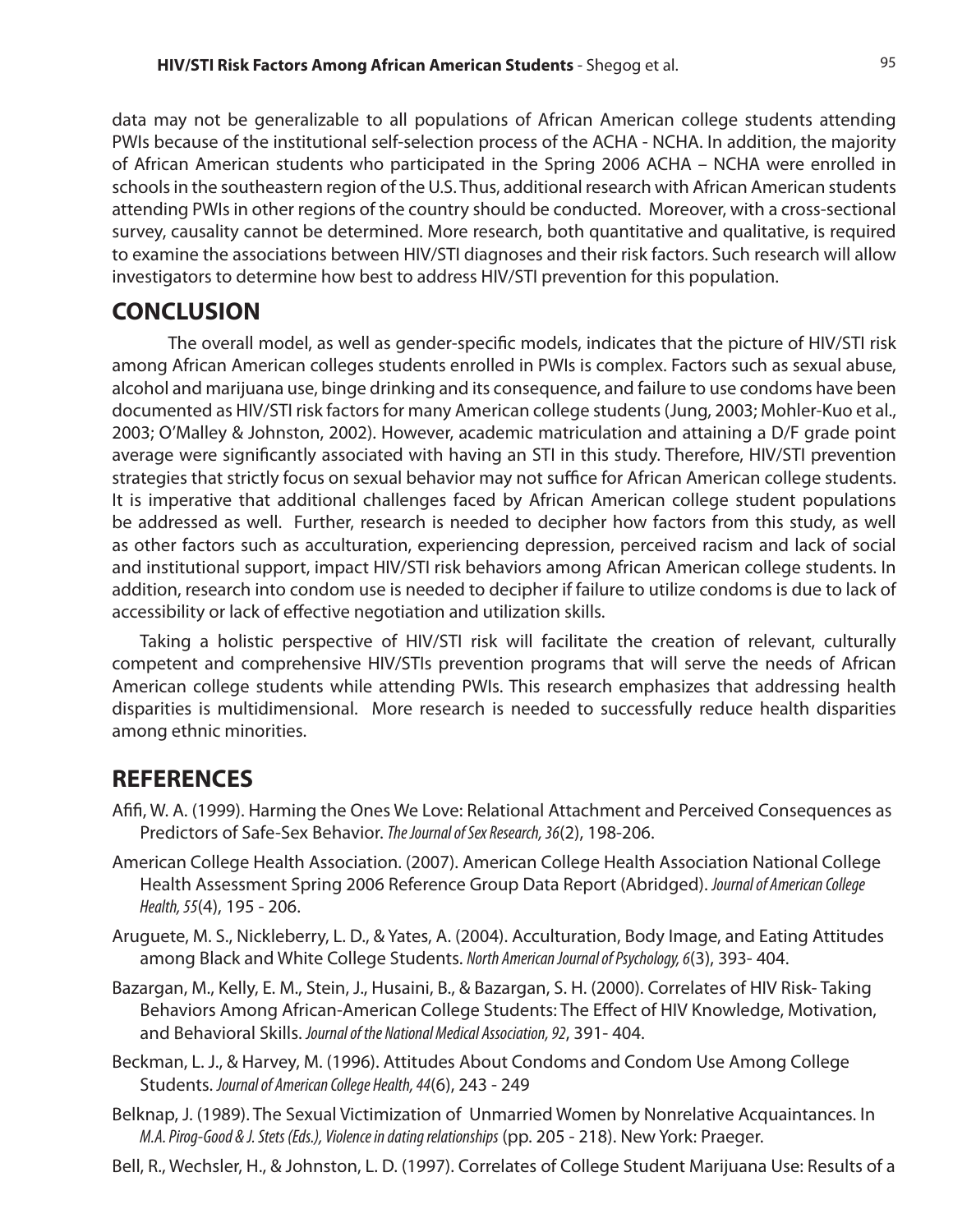US National Survey. *Addiction, 92*(5), 571 - 581.

- Berkel, L. A., N.Furlong, A., Hickman, A. A., & Blue, E. L. (2005). A Qualitative Examination of Black College Women's Beliefs About Abuse in Relationships. *Professional Psychology, 36*(3), 283 - 290.
- Burns, M. J., & Dillon, F. R. (2005). AIDS Health Locus of Control, Self Efficacy for Safer Sexual Practices, and Future Time Orientation as Predictors of Condom Use in African American College Students. *Black Psychology, 31*(2), 172 - 188.
- Centers for Disease Control and Prevention. (2005a). CDC Fact Sheet Genital Herpes. Retrieved June 11, 2007
- Centers for Disease Control and Prevention. (2005b). CDC Fact Sheet Genital HPV Infection. Retrieved June 11, 2007, from http://www.cdc.gov/std/HPV/STDFact-HPV.htm
- Centers for Disease Control and Prevention. (2005c). Sexually Transmitted Disease Surveillance, 2004. Atlanta, GA: Department of Health and Human Services. Document Number)
- Centers for Disease Control and Prevention. (2006a). Comprehensive HIV Prevention Essential Components of a Comprehensive Strategy to Prevent Domestic HIV 2006 [Electronic Version]. Retrieved August 21, 2006, from http://www.cdc.gov/hiv/resources/reports/comp\_hiv\_prev/pdf/ comp\_hiv\_prev.pdf
- Centers for Disease Control and Prevention. (2006b). Trends in Reportable Sexually Transmitted Diseases in the United States, 2005 o. Document Number)
- Centers for Disease Control and Prevention. (2007). HIV/AIDS Among Women [Electronic Version]. CDC HIV/AIDS Fact Sheet, 7. Retrieved March 20. 2007, from http://www.cdc.gov/hiv/topics/ women/resources/factsheets/pdf/women.pdf
- Chernoff, R. A., & Davison, G. C. (2005). An Evaluation of a Brief HIV/AIDS Prevention Intervention for College Students Using Normative Feedback and Goal Setting. AIDS Education and Prevention, 17(2), 91 - 104.
- Chng, C.-L., Carlon, A., & Toynes, B. (2006). HIV on Historically Black Colleges and Universities (HBCU): A Study of Five Campuses in Texas, Oklahoma, Louisiana. College Student Journal, 40(1), 25 - 34.
- Cook, B. J., & Cordova, D. I. (2006). Twenty-second Annual Status Report on Minorities in Higher Education: 2007 Supplement. Washington, DC: American Coucil of Education)
- Duncan, C., Miller, D., Borskey, E., Fomby, B., Dawson, P., & Davis, D. (2002). Barriers to Safer Sex Practices Among African American College Students Journal of National Medical Association, 94(11), 944 - 951.
- Edwards-Hewitt, T., & Gray, J. J. (1993). The Prevalence of Disordered Eating Attitudes and Behaviors in Black-American and White- American College Women: Ethnic, Regional, Class and Media Differences. Eating Disorders Review, 1(1), 41 - 54.
- Falconer, J. W., & Neville, H. A. (2000). African American College Women's Body Image: An Examination of Body Mass, African Self- Consciousness, and Skin Color Satisfaction. Psychology of Women Quarterly, 24, 236 - 243.
- Ferguson, Y. O., Quinn, S. C., Eng, E., & Sandelowski, M. (2006). The Gender Ratio Imbalance and its Relationship to Risk of HIV/AIDS Among African American Women at Historically Black Colleges and Universities. AIDS Care, 18(4), 323-331.
- Johnston, L. D., Malley, P. M. O., & Bachman, J. G. (2002). National Survey Results on Drug Use 1975 2001. Retrieved. from.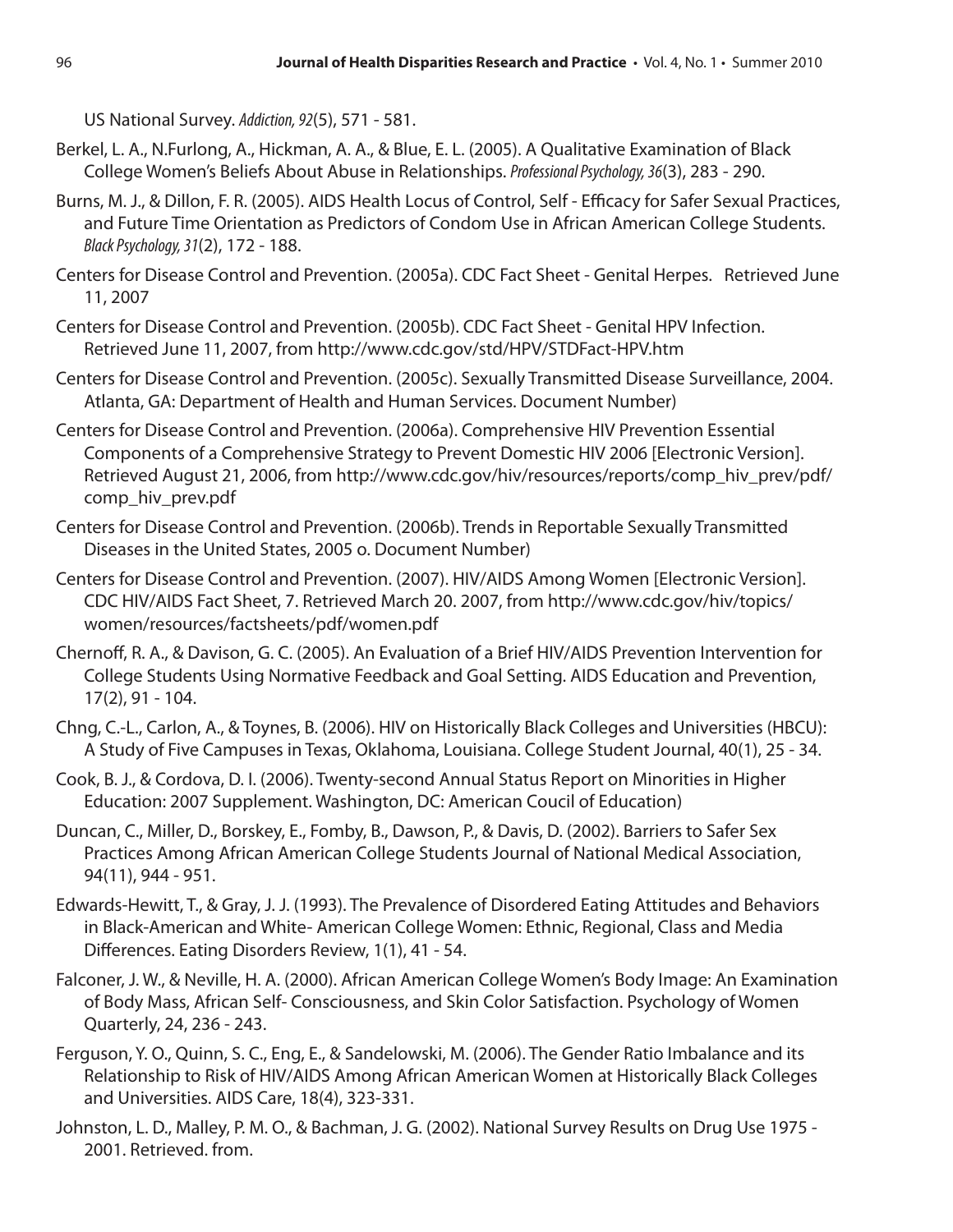- Jung, J. R. (2003). Changing the Focus of College Alcohol Prevention Programs. Journal of American College Health, 52(2), 92 - 95.
- Kalof, L. (2000). Ethnic Differences in Female Sexual Victimization. Sexuality & Culture: An Interdisciplinary Quarterly, 4(4), 75 - 97.
- Kim, M. M. (2002). Historically Black vs. White Institutions: Academic Development Among Black Students. The Review of Higher Education, 25(4), 385 - 407.
- Knapp, L. G., Kelly-Reid, J. E., & Whitmore, R. W. (2006). Enrollment in Postsecondary Institutions, Fall 2004; Graduation Rates, 1998 & 2001 Cohorts; and financial Statistics, Fiscal Year 2004. Washington, D.C.: National Center for Education Statisticso. Document Number)
- Levy, B. (1993). In Love and In Danger: A Teen's Guide to Breaking Free of Obusive Relationships. Seattle, WA: Seal Press.
- Maxwell, A. E., Bastani, R., & Warda, U. S. (1999). Condom Use in Young Blacks and Hispanics in Public STD Clinics. Sexually Transmitted Disease, 26(8), 463 -471.
- Meilman, P., Presley, C., & Cashin, J. (1995). A Sober Social Life at the Historically Black Colleges. The Journal of Blacks in Higher Education, 9(Autumn), 98 - 100.
- Mohler-Kuo, M., Lee, J. E., & Wechsler, H. (2003). Trends in Marijuana Use and Other Illicit Drug Use Among College Students: Results From 4 Harvard School of Public Health College Alcohol Study Surveys: 1993 - 2001. Journal of American College Health 52(1), 17 24.
- National Center for Education Statistics. (2006). Digest of Education Statistics, 2005 (pp. Chapter 3): U.S. Department of Education.
- O'Malley, P. M., & Johnston, L. D. (2002). Epidemiology of Alcohol and Other Drug Use Among American College Students. Journal of Studies on Alcohol, Suppl14(Special Issue), 23 -29.
- Outcalt, C. L., & Skewes-Cox, T. E. (2002). Involvement, Interaction, and Satisfaction: The Human Environment at HBCUs. The Review of Higher Education, 25(3), 331 - 347.
- Patrick, M. E., Maggs, J. L., & Abar, C. C. (2007). Reasons to Have Sex, Personal Goals, and Sexual Behavior During the Transition to College. Journal of Sex Research, 44(3), 9.
- Perkins, H. W., Haines, M. P., & Rice, R. (2005). Misperceiving the College Drinking Norm and Related Problems: A Nationwide Study of Exposure to Prevention Information, Perceived Norms and Student Alcohol Misuse. Journal of Studies on Alcohol, 66, 470 - 478.
- Pirog-Good, M. A., & Stets, J. E. (1989). The Help-Seeking Behavior of Physically and Sexually Abused College Students. In M.A. Pirog-Good & J. Stets (Eds.), Violence in dating relationships. New York: Praeger.
- Provasnik, S., & Shafer, L. L. (2004). Historically Black Colleges and Universities, 1976 to 2001. Washington, DC: National Center for Education Statistics. (U. S. D. o. Education o. Document Number)
- Roberts, S. T., & Kennedy, B. L. (2006). Why are Young College Women Not Using Condoms? Their Perceived Risk, Drug Use, and Developmental Vulnerability May Provide Important Clues to Sexual Risk. Archives of Psychiatric Nursing, 20(1), 32 - 40.
- Sandelowski, M. (2006). The Gender Ratio Embalance and Its Relationship to Risk of HIV/AIDS Among African American Women at Historically Black Colleges and Universities. AIDS Care, 18(4), 323 - 331.
- Seigel, D. M., Klein, D. I., & Roghmann, K. J. (1999). Sexual Behavior, Contraception and Risk Among